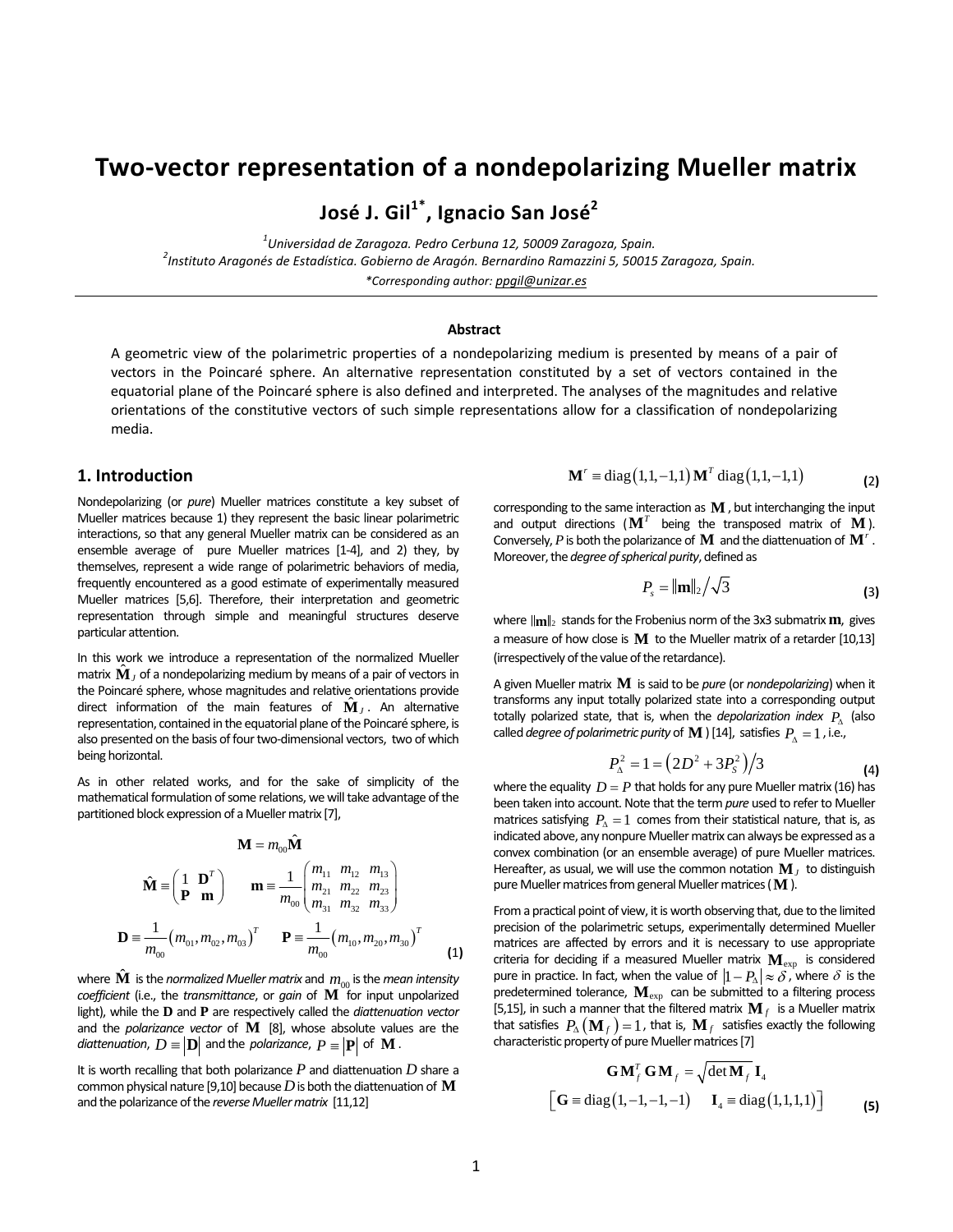# **2. Block expression for the polar decomposition of a pure Mueller matrix**

It is well-known that any pure Mueller matrix  $M_J$  can always be expressed as the product of the Mueller matrices of a diattenuator (in general elliptic) and a retarder (in general elliptic) [17,18,8] in either of the two possible relative positions

$$
\mathbf{M}_{J} = \mathbf{M}_{R} \mathbf{M}_{D} = \mathbf{M}_{P} \mathbf{M}_{R}
$$
 (6)

where  $\mathbf{M}_R$  represents a retarder, while the right-equivalent and leftequivalent diattenuators,  $\mathbf{M}_D$  and  $\mathbf{M}_P$ , are mutually related through

$$
\mathbf{M}_P = \mathbf{M}_R \mathbf{M}_D \mathbf{M}_R^T
$$
 (7)

In order to express Eq. (6) in terms of the block parts of  $\mathbf{M}_I$ , let us recall the general block form of the pure Mueller matrix of a retarder

$$
\mathbf{M}_{R} \equiv \begin{pmatrix} 1 & \mathbf{0}^{T} \\ \mathbf{0} & \mathbf{m}_{R} \end{pmatrix} \quad (\mathbf{m}_{R}^{-1} = \mathbf{m}_{R}^{T} \quad \det \mathbf{m}_{R} = +1)
$$
 (8)

as well as the block form of the pure Mueller matrix of a normal diattenuator

$$
\mathbf{M}_{D} \equiv m_{00} \begin{pmatrix} 1 & \mathbf{D}^{T} \\ \mathbf{D} & \mathbf{m}_{D} \end{pmatrix}
$$

$$
\mathbf{m}_{D} \equiv \sin \kappa \mathbf{I}_{3} + (1 - \sin \kappa) \hat{\mathbf{D}} \otimes \hat{\mathbf{D}}^{T}
$$

$$
\left(\sin \kappa \equiv \sqrt{1 - D^{2}} \quad \mathbf{I}_{3} \equiv \text{diag}(1, 1, 1) \quad \hat{\mathbf{D}} \equiv \mathbf{D}/D\right) \tag{9}
$$

where  $\sin \kappa$  (with  $0 \leq \kappa \leq \pi/2$ ) is the *counterpolarizance* (or *counterdiattenuation*) of  $\mathbf{M}_D$ .

Therefore, Eq.(**6**) can be expressed as

$$
\mathbf{M}_{J} = m_{00} \begin{pmatrix} 1 & \mathbf{D}^{T} \\ \mathbf{m}_{R} \mathbf{D} & \mathbf{m}_{R} \mathbf{m}_{D} \end{pmatrix} = m_{00} \begin{pmatrix} 1 & \left( \mathbf{m}_{R}^{T} \mathbf{P} \right)^{T} \\ \mathbf{P} & \mathbf{m}_{P} \mathbf{m}_{R} \end{pmatrix}
$$
 (10)

so that the following relations necessarily hold

$$
\mathbf{P} = \mathbf{m}_R \mathbf{D} \qquad \mathbf{D} = \mathbf{m}_R^T \mathbf{P}
$$

$$
\mathbf{m} = \mathbf{m}_R \mathbf{m}_D = \mathbf{m}_P \mathbf{m}_R
$$
(11)

Note that  $\hat{\mathbf{M}}_D$  and  $\hat{\mathbf{M}}_P$  are fully determined by **D** and **P** respectively [see Eq. (9)] (with  $D = P$ ). The action of  $M_R$  is characterized through its corresponding pair of eigenstates together with its retardance  $\Delta$  (phase shift introduced between them). The eigenstates of  $M_R$  can be represented by the totally polarized Stokes vectors

$$
\mathbf{s}_{R+} \equiv \begin{pmatrix} 1 \\ \mathbf{u}_R \end{pmatrix} \quad \mathbf{s}_{R-} \equiv \begin{pmatrix} 1 \\ -\mathbf{u}_R \end{pmatrix} \tag{12}
$$

where the unit vector

$$
\mathbf{u}_R = \begin{pmatrix} \cos 2\varphi & \cos 2\chi \\ \sin 2\varphi & \cos 2\chi \\ \sin 2\chi \end{pmatrix}
$$
 (13)

is the *Poincaré vector* of the fast eigenstate of  $\mathbf{M}_R$ , with azimuth  $\varphi$  and ellipticity angle  $\chi$  , while  $(\varphi + \pi/2, -\chi)$  are the azimuth and ellipticity angle of the slow eigenstate, whose Poincaré vector −**u***<sup>R</sup>* is given by the antipodal point of  $\mathbf{u}_R$  on the Poincaré sphere.

Consequently, both  $\mathbf{m}_R$  and  $\mathbf{M}_R$  are fully determined by the corresponding *straight retardance vector*, defined as

$$
\overline{\mathbf{R}} \equiv \frac{\Delta}{\pi} \mathbf{u}_R \tag{14}
$$

Observe that, unlike the retardance vector  $\mathbf{R} \equiv \Delta \mathbf{u}_{R}$  [8],  $\overline{\mathbf{R}}$  has been defined in such a manner that its absolute value  $\overline{R} \equiv |\overline{\mathbf{R}}|$  is restricted to the range  $0 \leq \overline{R} \leq 1$ , and thus, as occurs with **D** and **P**, **R** can be represented by a point in the Poincaré sphere. The maximum retardance  $\Delta = \pi$  (with the usual convention  $0 \leq \Delta \leq \pi$ ) corresponds to  $\overline{R} = 1$ , in which case the end point of  $\overline{R}$  lies on the surface of the Poincaré sphere, while  $\Delta = 0$  corresponds to  $\overline{R} = 0$ , in which case the end point of  $\overline{\mathbf{R}}$  coincides with the origin of the Poincaré sphere.

In summary, the *constitutive vectors* **D**, **P** and  $\overline{\mathbf{R}}$  of a nondepolarizing Mueller matrix  $\mathbf{M}_J$  contain complete information about  $\hat{\mathbf{M}}_J$ , that can be represented by means of the respective points in the Poincaré sphere. Nevertheless, since  $\hat{\mathbf{M}}_J$  depends on up to six real parameters, the constitutive vectors are not mutually independent and a *two‐vector representation* of  $\hat{\mathbf{M}}$ , is dealt with in Section 5.

# **3. Block expression for the dual linear retarder decomposition of <sup>a</sup> pure Mueller matrix**

Ossikovski showed that any pure Mueller matrix can be expressed as [19]

$$
\mathbf{M}_{J} = m_{00} \, \mathbf{M}_{RL2}(\varphi_2, \Delta_2) \, \hat{\mathbf{M}}_{RDL0}(D, \Delta_0) \, \mathbf{M}_{RL1}(\varphi_1, \Delta_1) \tag{15}
$$

where **M***RL*<sup>1</sup> and **M***RL*<sup>2</sup> are the Mueller matrices of respective *entrance* and *exit* linear retarders, with respective azimuths  $(\varphi_1, \varphi_2)$  and retardances  $(\Delta_1, \Delta_2)$ , while the central matrix  $\mathbf{M}_{RDLO}$  represents a linear *diattenuating retarder* oriented at 0º, with diattenuation *D* and retardance  $\Delta_0$ , that is,  $\mathbf{M}_{\text{RDLO}}$  corresponds to a serial combination of a linear retarder  $\mathbf{M}_{RL0}(\Delta_0)$  and a normalized linear diattenuator  $\mathbf{M}_{DLO}(D)$ , both with the same orientation at 0<sup>o</sup> with respect to the reference axes

**M***RDL*<sup>0</sup> is a normal matrix, with two mutually orthogonal linear eigenstates

$$
\mathbf{s}_{1+} \equiv (1,1,0,0)^T \qquad \mathbf{s}_{1-} \equiv (1,-1,0,0)^T \tag{16}
$$

which coincide with the eigenstates of the said serial components.

Consequently **M***RL*<sup>0</sup> and **M***DL*<sup>0</sup> commute [19],

$$
\mathbf{M}_{RDL0} = \mathbf{M}_{RLO}(\Delta_0) \mathbf{M}_{DL0}(D)
$$
  
=  $\mathbf{M}_{DL0}(D) \mathbf{M}_{RLO}(\Delta_0)$  (17)

so that  $\hat{\mathbf{M}}_{RDL0}(D,\Delta_0)$  has the block form

$$
\mathbf{M}_{RDL0} = m_{00} \begin{pmatrix} 1 & \mathbf{D}_0^T \\ \mathbf{D}_0 & \mathbf{m}_{RDL0} \end{pmatrix}
$$
 (18.a)

with

$$
\mathbf{D}_0 = (\cos \kappa, 0, 0)^T
$$

$$
\mathbf{m}_{RDLO} = \begin{pmatrix} 1 & 0 & 0 \\ 0 & \sin \kappa \cos \Delta_0 & \sin \kappa \sin \Delta_0 \\ 0 & -\sin \kappa \sin \Delta_0 & \sin \kappa \cos \Delta_0 \end{pmatrix}
$$

$$
(D = \cos \kappa \quad \sqrt{1 - D^2} = \sin \kappa \quad 0 \le \kappa \le \pi/2) \quad (18.5)
$$

Note that  $\mathbf{M}_{\text{DL0}}$  can also be expressed as the following serial combination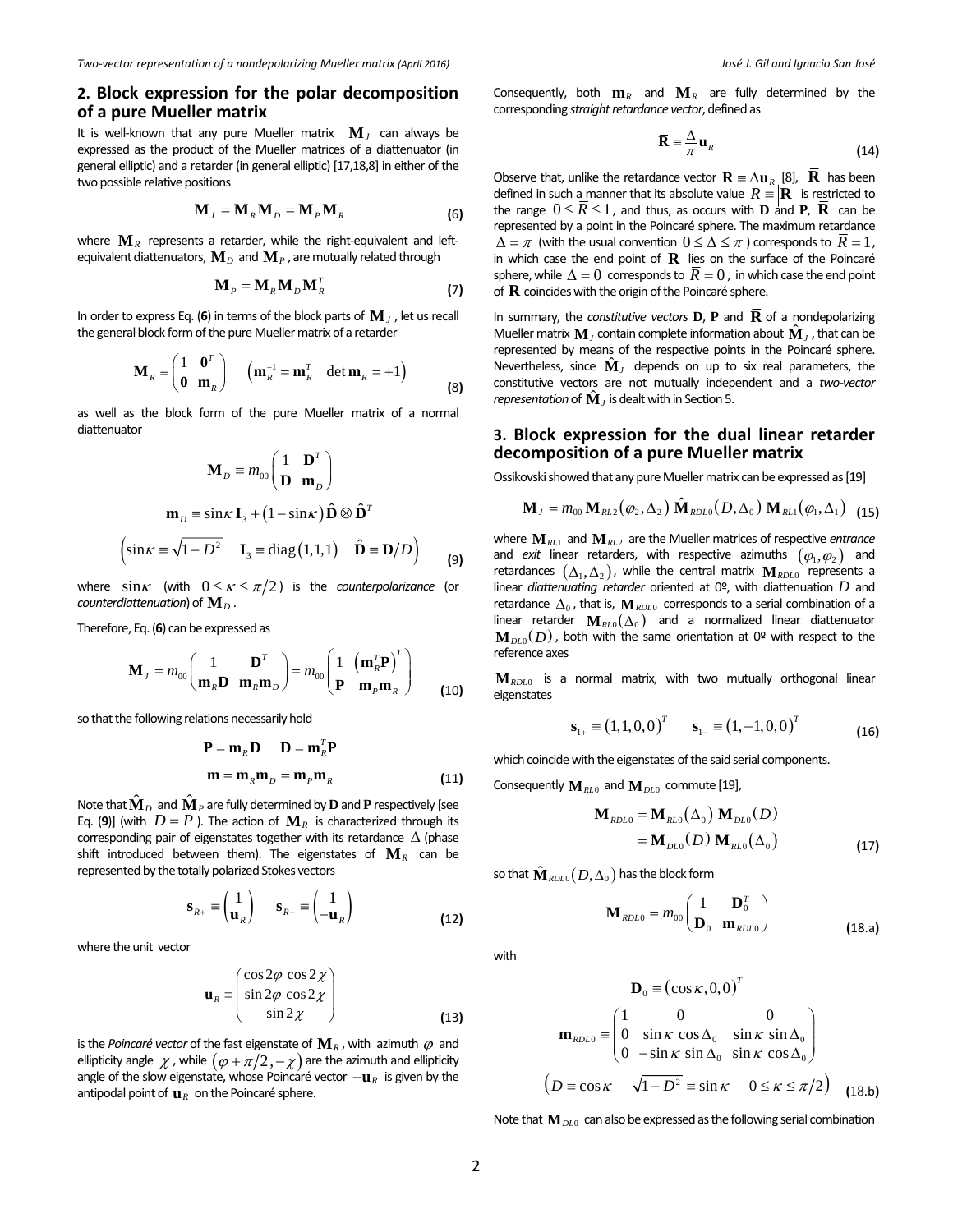Two-vector representation of a nondepolarizing Mueller matrix (April 2016) The Controller and Muslim Conservation of a nondepolarizing Mueller matrix (April 2016) The Conservation of a matrix (April 2016) The Conservation

$$
\hat{\mathbf{M}}_{RDL0}(D,\Delta_0) = \mathbf{M}_{RLO}\left(\frac{\Delta_0}{2}\right)\hat{\mathbf{M}}_{DL0}(D)\mathbf{M}_{RLO}\left(\frac{\Delta_0}{2}\right) \tag{19}
$$

where the retardance  $\Delta_0$  has been decoupled from the *intrinsic diattenuator*  $\hat{\mathbf{M}}_{DL0}(D)$  by splitting  $\mathbf{M}_{RL0}(\Delta_0)$  into two identical linear horizontal retarders that sandwich  $\hat{\mathbf{M}}_{DL0}( D )$  . Therefore

$$
\mathbf{M}_{J} = m_{00} \, \mathbf{M}_{RL2} \, \mathbf{M}_{RL0} \bigg( \frac{\Delta_{0}}{2} \bigg) \, \hat{\mathbf{M}}_{DL0} (D) \, \mathbf{M}_{RL0} \bigg( \frac{\Delta_{0}}{2} \bigg) \, \mathbf{M}_{RL1} \tag{20}
$$

From Eqs. (15) and (18),  $\mathbf{M}_I$  can be expressed in the following block form

$$
\mathbf{M}_{J} \equiv m_{00} \begin{pmatrix} 1 & \left( \mathbf{m}_{RL1}^{T} \mathbf{D}_{0} \right)^{T} \\ \mathbf{m}_{RL2} \mathbf{D}_{0} & \mathbf{m}_{RL2} \mathbf{m}_{RDLO} \mathbf{m}_{RL1} \end{pmatrix}
$$
(21)

Observe that, since the diattenuation  $D$  is not affected by the multiplication of  $\mathbf{M}_{RDLO}$  by retarders, then  $D(\mathbf{M}_{I}) = D(\mathbf{M}_{RDLO})$ . As shown in Section 6, the fact that the dual linear retarder decomposition (**15**), with block expression (**21**), only contains serial components with  $\hat{\mathbf{M}}$ <sub>*J*</sub> by means of vectors lying in the equatorial plane of the Poincaré sphere.

# **4. Normality and degeneracy of nondepolarizing Mueller matrices**

The notions of *normality* [20,21] (or homogeneity [22]) and *degeneracy* of nondepolarizing systems, developed in previous works under the scope of Jones algebra [22,23] are particularly useful for the analysis and understanding of the geometric representation of a pure Mueller matrix  $\mathbf{M}_J$  by means of its constitutive vectors  $\mathbf{D}, \mathbf{P}$  and  $\mathbf{R}$ .

**M***<sup>J</sup>* is said to be *normal* (or *homogeneous*) when it satisfies the commutation property  $\mathbf{M}_{I} \mathbf{M}_{I}^{T} = \mathbf{M}_{I}^{T} \mathbf{M}_{I}$  (which corresponds to the conventional notion of normality in matrix algebra). Normal pure Mueller matrices are characterized by the fact that they have two orthogonal pure eigenstates (represented by two totally polarized Stokes vectors that correspond to antipodal points on the Poincaré sphere). When **M***<sup>J</sup>* has two eigenstates that are not orthogonal, it is called *nonnormal* (or *inhomogeneous*). When the eigenstates degenerate into an only eigenstate (that is, both eigenstates coincide), its eigenvalue is doubly degenerate [22] and the corresponding Jonesmatrix is called *degenerate*.

Since Jones and pure Mueller matrices are alternative representations of the same physical phenomenology,  $M<sub>J</sub>$  is normal, nonnormal, or degenerate, inasmuch its associated Jones matrix is.

Lu and Chipman defined the *nonnormality parameter* <sup>η</sup> (called by them the *inhomogeneity parameter*)[22] as

$$
\eta = \left| \cos \left( \frac{\theta}{2} \right) \right| \tag{22}
$$

where  $\theta$  is the angle subtended between the Poincaré vectors of the eigenstates.  $\eta$  reaches its minimum value,  $\eta = 0$ , for normal Mueller matrices, while  $\eta = 1$  corresponds to media whose pure eigenstates are coincident(degenerate **M***<sup>J</sup>* ).

The expression of  $\eta$  provided by Lu and Chipman in terms of the Jones matrix **T**, can be translated to the following form in terms of the corresponding Mueller matrix **M**<sub>*I*</sub>

$$
\eta^{2} = \frac{4m_{00} - |T|^{2} - |T^{2} - 4\sqrt[4]{\det \mathbf{M}_{J}}}{4m_{00} - |T|^{2} + |T^{2} - 4\sqrt[4]{\det \mathbf{M}_{J}}}
$$
\n(23. a)

with

$$
T = \text{tr}\,\mathbf{T} = \frac{1}{\sqrt{2}} \frac{\text{tr}\,\mathbf{M}_{J} + m_{01} + m_{10} + i\left(m_{32} + m_{23}\right)}{\sqrt{m_{00} + m_{11} + m_{01} + m_{10}}}
$$
 (23.b)

The *normality* of  $M$ <sup>*J*</sup> can be measured by means of the parameter  $\mu = |\sin (\theta/2)|$  given by

$$
\mu^{2} \equiv 1 - \eta^{2} = \frac{2|T^{2} - 4\sqrt[4]{\det M_{J}}|}{4m_{00} - |T|^{2} + |T^{2} - 4\sqrt[4]{\det M_{J}}|}
$$
(24)

Let us now recall that any pure  $\mathbf{M}_J$  can be expressed as

$$
\mathbf{M}_{J} = \mathbf{M}_{R2} \, \mathbf{M}_{DLO}(m_{00}, D) \, \mathbf{M}_{R1} \tag{25}
$$

where  $\mathbf{M}_{DL0}(m_{00}, D)$  is the Mueller matrix of a horizontal linear diattenuator, while  $\mathbf{M}_{R1}$  and  $\mathbf{M}_{R2}$  represent respective retarders (in general elliptic). Normality is achieved when  $\mathbf{M}_{R2} = \mathbf{M}_{R1}^T$ , and thus a general form of a normal  $\mathbf{M}_I$  is

$$
\mathbf{M}_{RD} = \mathbf{M}_{R}^{T} \mathbf{M}_{DLO}(m_{00}, D) \mathbf{M}_{R}
$$
 (26)

showing that a normal pure Mueller matrix depends on five real parameters, namely  $m_{00}$ , D, the retardance  $\Delta$  of  $\mathbf{M}_R$  and the azimuth  $\varphi$  and ellipticity angle  $\chi$  of the fast eigenstate of  $\mathbf{M}_R$ .

# **5. Two‐vector representation of a pure Mueller matrix**

From the polar decomposition in Eq. (**6**) of a pure Mueller matrix, it turns out that  $\hat{\mathbf{M}}_I$  is completely characterized by **D** and **R** , or alternatively by **P** and **R** . Let us analyze below the different possible cases depending on the value of the diattenuation-polarizance  $D$  of  $\hat{\mathbf{M}}_l$  and on the relative orientation of **R** and **D**.

# **5.1. Neutral filter**

A nondepolarizing medium exhibiting zero polarizance‐diattenuation  $(D = 0)$  and zero retardance  $(\Delta = 0)$  is represented by a Mueller matrix  $\mathbf{M}_{I} = m_{00} \mathbf{I}$  proportional to the identity matrix **I**, and therefore its twovector representation reduces to two zero vectors  $D = \overline{R} = 0$ , represented by the origin of the Poincaré sphere. See Table 1.

#### **5.2. Retarder**

When the nondepolarizing medium does not exhibit diattenuation  $(D = 0)$ , then its Mueller matrix has necessarily the form

$$
\mathbf{M}_{J} = m_{00} \mathbf{M}_{R} = m_{00} \begin{pmatrix} 1 & \mathbf{0}^{T} \\ \mathbf{0} & \mathbf{m}_{R} \end{pmatrix}
$$
 (27)

so that  $\hat{\mathbf{M}}_I$  is the Mueller matrix of a retarder, and hence it is fully determined by the corresponding representative vector  $\mathbf{R}$ , to which the two-vector representation is reduced (vector  $\mathbf{D} = \mathbf{0}$  is represented by the origin of the Poincaré sphere). Obviously, since **M***<sup>R</sup>* is an orthogonal matrix, it is normal ( $\eta = 0$ ). See Table 1.

#### **5.3. Normal diattenuator**

When  $\Delta = 0$ , that is,  $\overline{\mathbf{R}} = \mathbf{0}$ , or equivalently  $\mathbf{M}_R = \mathbf{I}$ , and  $0 < D < 1$ , the nondepolarizing medium does not exhibit retardance and behaves like a normal partial diattenuator ( $\mu = 1$ ) whose associated symmetric Mueller matrix  $M_D$  has the form shown in Eq. (9). In this case,  $P = D$ , and the two-vector representation reduces to vector  $D (R)$  is represented by the origin of the Poincaré sphere).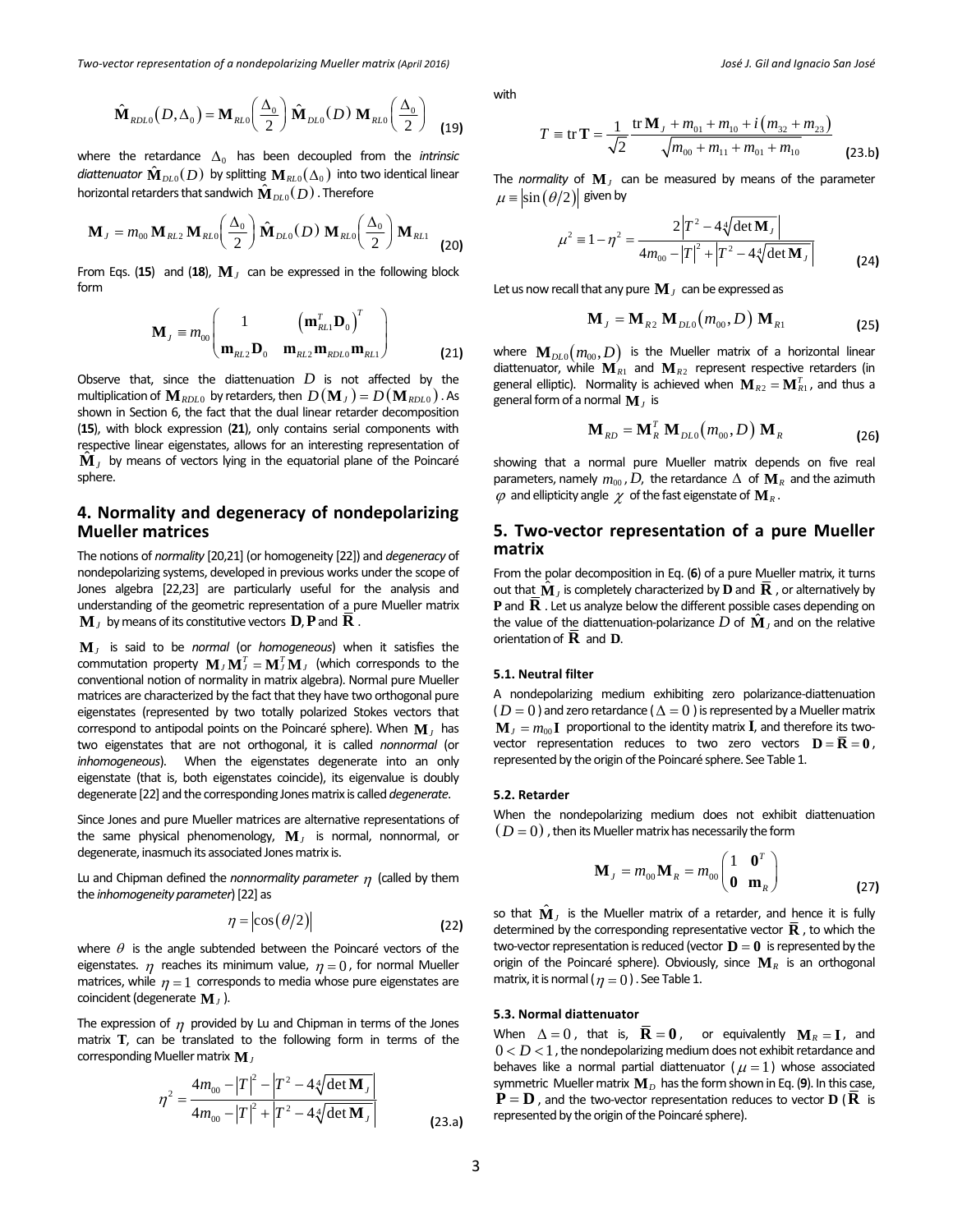A peculiarity of nondepolarizing media with  $0 < D < 1$  is that, unlike for totally polarized input states, its action reduces the degree of polarization of some partially polarized input states [24], which is a consequence of the entangled nature of diattenuation and depolarization [13]. See Table 1.

#### **5.4. Normal polarizer**

When  $\Delta = 0$  (i.e.,  $\mathbf{R} = 0$ ) and  $D = 1$ , then  $\mathbf{M}_I$  is symmetric and singular, so that necessarily  $P = D$  ( $\mu = 1$ ). The general form of the Mueller matrix of a normal polar polarizer is

$$
\mathbf{M}_{\hat{D}} = m_{00} \begin{pmatrix} 1 & \hat{\mathbf{D}}^T \\ \hat{\mathbf{D}} & \hat{\mathbf{D}} \otimes \hat{\mathbf{D}}^T \end{pmatrix} \qquad (\vert \hat{\mathbf{D}} \vert \equiv D = 1) \tag{28}
$$

The two vector representation of  $\mathbf{M}_{\hat{D}}$ <sup>reduces</sup> to the vector  $\hat{\mathbf{D}}$ <sup>*,*</sup> , whose end point touches the surface of the unit sphere, while  $\overline{\mathbf{R}} = 0$ , which is represented by the origin of the unit sphere. See Table 1.

Nondepolarizing media satisfying  $D = 1$  are characterized by the fact that the output light (for both forward and reverse interactions) is always fully polarized, regardless of the degree of polarization of the input light.

#### **5.5. Nonnormal diattenuator**

When  $\Delta \neq 0$  and  $0 < D < 1$ , the medium exhibits both retardance and diattenuation. If, in addition,  $\bf{R}$  and  $\bf{D}$  are nonparallel, the medium is called a *nonnormal diattenuator.* In this case, diattenuation and polarizance vectors are necessarily different,  $P \neq D$ . As with normal diattenuators, the action of a nonnormal diattenuator reduces the degree of polarization of some partially polarized input states. In this case,  $\mathbf{M}_I$  is nonsingular (det  $\mathbf{M}_I \neq 0$ ) and nonnormal ( $\mu$  < 1). The two vector representation of a nonnormal diattenuator is given by both nonzero vectors  $\bf{R}$  and  $\bf{D}$  (see Table 1).

The polarizance vector is given by  $P = m_R D$  , that represents a rotation of**D**by an angle (retardance)

$$
\Delta = \pi \left| \overline{\mathbf{R}} \right| = \arccos \left\{ \left[ \text{tr} \left( \mathbf{M}_J \mathbf{M}_D^{-1} \right) \right] \middle/ 2 - 1 \right\}
$$
 (29)

about the *retardance axis* defined by the direction of  $\overline{R}$ .

#### **5.6. Diattenuating retarder**

When  $\Delta \neq 0$  and  $0 < D < 1$ , the medium exhibits both retardance and diattenuation. If, in addition,  $\overline{R}$  and **D** are parallel, then diattenuation and polarizance vectors are necessarily equal,  $P = D$ , and the medium is called *diattenuating retarder* [19], or *nonideal retarder* [16], and can be considered a serial combination of a normal diattenuator and a retarder with coincident eigenstates, so that the Mueller matrix is normal ( $\mu = 1$ ) and hasthe form shown in Eq. (**26**), or, from the polar decomposition (**10**) of  $\mathbf{M}_{RD}$  , it turns out that  $\mathbf{M}_{RD}$  can always be expressed as

$$
\mathbf{M}_{RD} = m_{00} \begin{pmatrix} 1 & \mathbf{D}^T \\ \mathbf{D} & \mathbf{m}_{RD} \end{pmatrix}
$$

$$
\mathbf{m}_{RD} \equiv \sin \kappa \mathbf{m}_R + \frac{1 - \sin \kappa}{\cos^2 \kappa} \left( \mathbf{D} \otimes \mathbf{D}^T \right)
$$
(30)

Therefore, diattenuating retarders are characterized by a two-vector representation where **R** and **D** are nonzero and parallel, with  $D < 1$ . See Table 1.

#### **5.7. Nonnormal polarizer**

When  $D = 1$ , the medium behaves as a polarizer, whose Mueller matrix can always be expressed as[8]

$$
\mathbf{M}_{\hat{P}\hat{D}} = m_{00} \begin{pmatrix} 1 & \hat{\mathbf{D}}^T \\ \hat{\mathbf{P}} & \hat{\mathbf{P}} \otimes \hat{\mathbf{D}}^T \end{pmatrix} \quad (D = |\hat{\mathbf{D}}| = |\hat{\mathbf{P}}| = 1)
$$
(31)

If, in addition to  $D = 1$ ,  $\overline{\mathbf{R}}$  and  $\mathbf{D}$  are not parallel (i.e.  $\hat{\mathbf{P}} \neq \hat{\mathbf{D}}$ ), then  $\mathbf{M}_{\hat{p}\hat{p}}$  is not symmetric (hence nonnormal,  $\mu$  < 1) and the medium is called a *nonnormal polarizer*. Note that, in this case, the pair (**D** , **P**) also determines completely the Mueller matrix  $\mathbf{M}_{\hat{p}\hat{p}}$  . The equivalent retarder is not uniquely determined, but by applying the criterion of minimum retardance [8,22], whose appropriateness is physically well founded and justified [25], the direction of  $\overline{\mathbf{R}}$  is that of the vector product  $\mathbf{D} \wedge \mathbf{P}$ , while the associated minimum retardance is given by

$$
\Delta_m = \arccos\left(\mathbf{P}^T \mathbf{D}\right) \tag{32}
$$

or, in terms of  $\mu$ , [22]

$$
\Delta_m = 2 \arccos \mu \tag{33}
$$

Particularly interesting is the special case of a *degenerate polarizer*, characterized by the combined conditions  $D=1$  and  $\Delta = \pi$ , that is,  ${\bf P} = -{\bf D}$  , with associated Mueller matrix

$$
\mathbf{M}_{\hat{D}\pm} = m_{00} \begin{pmatrix} 1 & \hat{\mathbf{D}}^T \\ -\hat{\mathbf{D}} & -\hat{\mathbf{D}} \otimes \hat{\mathbf{D}}^T \end{pmatrix} \qquad (D \equiv |\hat{\mathbf{D}}| = 1)
$$
 (34)

# **6. Plane representation of a pure Mueller matrix**

Unlike the two-vector representation of  $M<sub>J</sub>$  by means of the pair of three-dimensional vectors  $\overline{\mathbf{R}}$  and  $\mathbf{D}$ , the dual linear retarder decomposition of **M***<sup>J</sup>* constitutes the basis for a simple geometric representation of  $M_J$  through the set of two-dimensional vectors composed of the diattenuation and straight retardance vectors of the central linear diattenuating retarder  $\mathbf{M}_{RDLO}$  ( $\mathbf{D}_0$  and  $\mathbf{R}_0$  respectively) together with the straight retardance vectors  $\overline{\mathbf{R}}_{L1}$  and  $\overline{\mathbf{R}}_{L2}$  of the entrance and exit linear retarders  $\mathbf{M}_{RL1}$  and  $\mathbf{M}_{RL2}$  respectively

$$
\mathbf{D}_0 = (D, 0, 0)^T \quad \overline{\mathbf{R}}_0 = (\Delta_0 / \pi, 0, 0)^T
$$

$$
\overline{\mathbf{R}}_{L1} = \overline{\mathbf{R}} (\mathbf{M}_{RL1}) \quad \overline{\mathbf{R}}_{L2} = \overline{\mathbf{R}} (\mathbf{M}_{RL2})
$$
(35)

These vectors can be represented in the equatorial section of the Poincaré sphere as shown in Figure 1.



Figure 1. Plane representation of a pure Mueller matrix  $M$ <sub>*J*</sub> by means of two points on the  $S_1$  axis representing diattenuation and intrinsic retardance respectively, together with the linear retardance vectors of the entrance and exit linear retarders of the dual linear retarder decomposition of  $\mathbf{M}_J$ .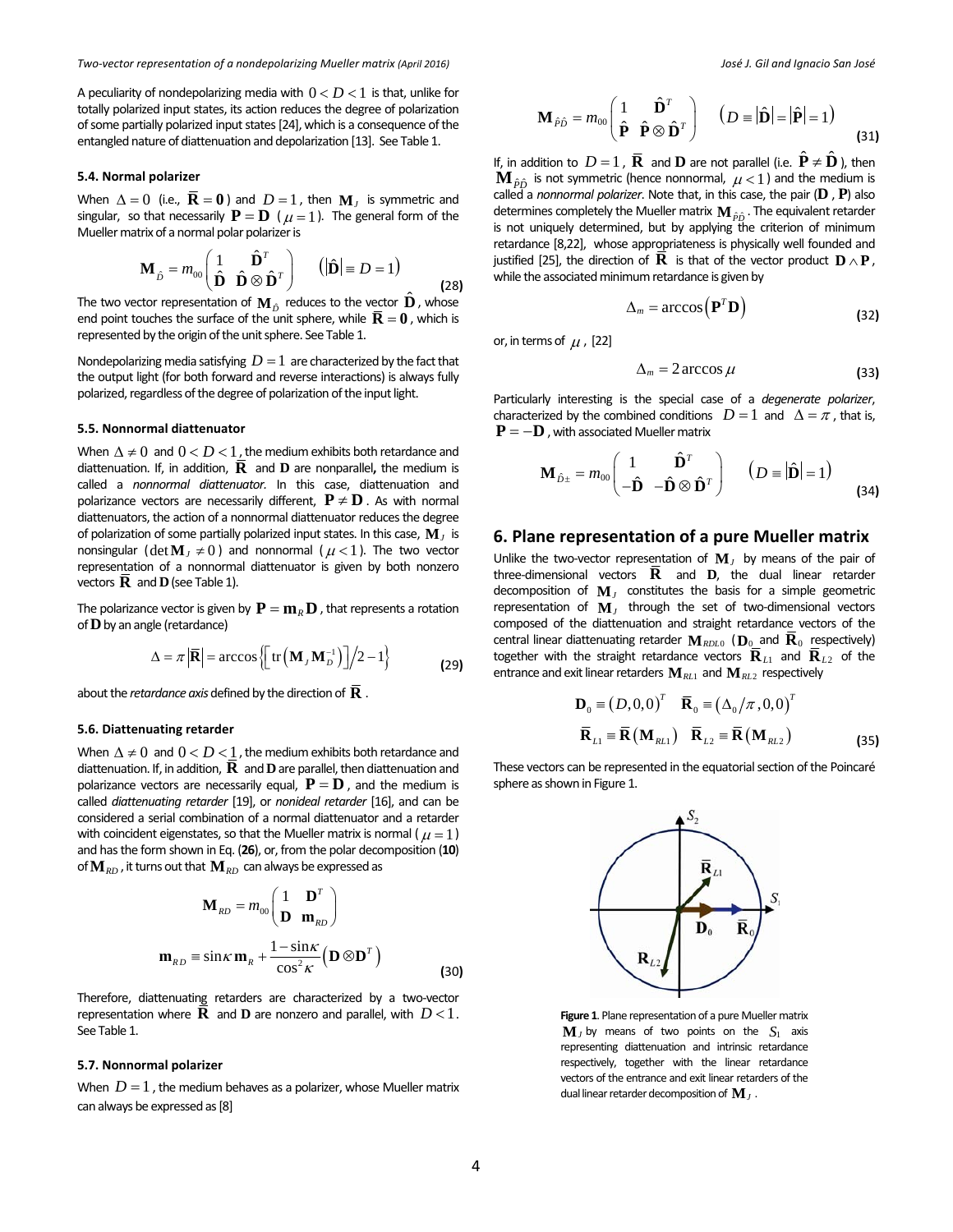$\mathbf{D}_0$  and  $\mathbf{R}_0$  are represented by respective points on the  $S_1$  axis, while  $\overline{\mathbf{R}}_{L1}$  and  $\overline{\mathbf{R}}_{L2}$  are two-dimensional vectors in the plane  $S_1S_2$ . The particular features of this kind of representation for the different types of pure Mueller matrices are briefly analyzed in the next subsections.

#### **6.1. Neutral filter**

In this case,  $M_J$  is proportional to the identity matrix and therefore  $\mathbf{D}_0 = \overline{\mathbf{R}}_0 = \overline{\mathbf{R}}_{L1} = \overline{\mathbf{R}}_{L2} = \mathbf{0}$ . See Table 2.

# **6.2. Retarder**

In the case of a retarder, the dual linear retarder decomposition (**15**) of its Mueller matrix  $M_R$  can always be performed as follows, with the choice  $\Delta_0 = 0$ ,

$$
\mathbf{M}_R = \mathbf{M}_{RL2} \mathbf{M}_{RL1} \tag{36}
$$

where  $\mathbf{M}_{RL1}$  and  $\mathbf{M}_{RL2}$  are determined from  $\mathbf{M}_R$  in not a unique way (because both linear retarders involve a total of four parameters versus the three free parameters of a general retarder [16]). The plane representation of  $\mathbf{M}_R$  reduces to the pair  $(\overline{\mathbf{R}}_{L1}, \overline{\mathbf{R}}_{L2})$  (see Table 2). The expressions for the parameters of  $\mathbf{M}_R$  in terms of those of  $\mathbf{M}_{RL1}$ 

and  $M_{RL2}$  can be found in Ref. [26].

The ambiguity in the plane representation of  $M_R$  is a peculiarity of retarders, which, in turn, are straightforwardly characterized by the fact that  $\mathbf{M}_R$  is an orthogonal Mueller matrix, whose general expression is given by Eq. (**8**). Therefore, for the simple case of retarders, the plane representation is not advantageous in comparison to the two‐vector representation. Nevertheless, the said ambiguity does not reduce the interest of the plane decomposition for all the remaining cases, in which  $D > 0$ .

#### **6.3. Normal diattenuator**

In this case  $\mathbf{M}_{RL2} = \mathbf{M}_{RL1}^T$  (i.e.,  $\overline{\mathbf{R}}_{L2} = -\overline{\mathbf{R}}_{L1}$ ) and, since  $tr \mathbf{M}_D = 2(1 + \sin \kappa)$ , then  $\Delta_0 = 0$ . Therefore, the plane representation of the Mueller matrix  $M_D$  of the normal diattenuator is given by  $\mathbf{D}_0$  (point D on the  $S_1$  axis), and the pair of vectors  $(\overline{\mathbf{R}}_{L1}, -\overline{\mathbf{R}}_{L1})$ . See Table 2.

# **6.4. Normal polarizer**

This case is analogous to that of a normal diattenuator, but with the peculiarity that  $D = 1$ , so that  $\mathbf{D}_0$  touches the unit circle at point  $(1,0)$ . See Table 2.

#### **6.5. Nonnormal diattenuator**

In this generic case (excluding normal Mueller matrices and polarizers),  $\bar{\mathbf{R}}_{L2} \neq -\bar{\mathbf{R}}_{L1}$  and the four vectors  $(\mathbf{D}_0, \bar{\mathbf{R}}_0, \bar{\mathbf{R}}_{L1}, \bar{\mathbf{R}}_{L2})$  are required for a complete characterization of  $M_J$ . See Table 2.

#### **6.6. Diattenuating retarder**

For a diattenuating retarder **M***RD* (whose eigenstates are, in general, elliptic),  $\Delta_0 \neq 0$ ,  $0 < D < 1$ , and  $\overline{\mathbf{R}}_{L2} = -\overline{\mathbf{R}}_{L1}$ . The corresponding plane representation of  $M_{RD}$  is shown in Table 2.

#### **6.7. Nonnormal polarizer**

This case corresponds to  $D = 1$ , and  $\overline{\mathbf{R}}_{L2} \neq -\overline{\mathbf{R}}_{L1}$ , while  $\Delta_0$  is undetermined and can be taken as  $\Delta_0 = 0$  without loss of generality. The features of plane representation of a nonnormal polarizer are shown in Table 2.

In the special case of a degenerate polarizer, from Eqs. (**21**) and (**34**), it turns out that the following relation must be satisfied

$$
\mathbf{m}_{RL1}\mathbf{m}_{RL2} = \begin{pmatrix} -1 & 0 & 0 \\ 0 & \cos\alpha & \sin\alpha \\ 0 & \sin\alpha & -\cos\alpha \end{pmatrix}
$$
 (37)

and consequently the product  $\mathbf{M}_{RL} \mathbf{M}_{RL}$  is the Mueller matrix of an elliptic retarder with azimuth  $\pi/4$  , retardance  $\pi$  , and arbitrary ellipticity. In this case, the absolute values and azimuths of  $\overline{\mathbf{R}}_{L1}$  and  $\overline{\mathbf{R}}_{L2}$  are mutually linked in a complicated manner, and therefore the identification of degenerate polarizers in the plane representation is not as straightforward as in the two-vector representation.

# **7. Conclusion**

From the polar decomposition of a pure (or nondepolarizing) Mueller matrix  $\mathbf{M}_J \equiv m_{00} \hat{\mathbf{M}}_J$  it turns out that  $\mathbf{M}_J$  is determined by the scalar quantity  $m_{00}$  together the pair of constitutive vectors  $\overline{\mathbf{R}}$  and  $\mathbf{D}$  (or alternatively by  $\overline{R}$  and  $P$ ). The magnitudes and orientations of these vectors in the Poincaré sphere determine completely the properties of  $\hat{\mathbf{M}}$ <sub>i</sub>. Through the two-vector representation, the polarimetric behavior of the nondepolarizing medium is easily identified as pertaining to one of the following possible cases(see Table 1)

- $\bar{\mathbf{R}} = \mathbf{D} = \mathbf{0}$ . Neutral filter,  $\mathbf{M}_I = m_{00} \mathbf{I}$ .
- $\bar{\mathbf{R}} \neq 0$  ,  $\mathbf{D} = 0$  . Retarder,  $\mathbf{M}_{J} = m_{00} \mathbf{M}_{R}$  , Eq. (8).
- $\overline{\mathbf{R}} = \mathbf{0}$ ,  $0 < |\mathbf{D}| < 1$  . Normal diattenuator ,  $\mathbf{M}_I = \mathbf{M}_D$  Eq. (9).
- $\overline{\mathbf{R}} = \mathbf{0}$ ,  $|\mathbf{D}| = 1$ . Normal polarizer,  $\mathbf{M}_I = \mathbf{M}_{\hat{D}}$  Eq. (28).
- $\overline{R} \neq 0$ ,  $0 < |D| < 1$ , with  $\overline{R}$  and **D** nonparallel ( $P \neq D$ ). Nonnormal diattenuator, Eq.(**10**).
- $\bar{\mathbf{R}} \neq 0$ ,  $0 < |\mathbf{D}| < 1$ , with  $\bar{\mathbf{R}} || \mathbf{D} | (\mathbf{P} = \mathbf{D})$ . Diattenuating retarder,  $M_{I} = M_{RD}$  Eq. (26).
- $0 < |\overline{R}| < 1$ ,  $|D| = 1$ , with  $\overline{R}$  and  $D$  being nonparallel. Nonnormal polarizer  $\mathbf{M}_I = \mathbf{M}_{\hat{P}\hat{D}}$ , Eq. (31).

Moreover, from the dual linear retarder decomposition of a pure Mueller matrix  $\mathbf{M}_J$ , a plane representation of  $\hat{\mathbf{M}}_J$  has been described in terms of vectors  $\mathbf{D}_0$  and  $\mathbf{R}_0$  (both lying in the  $S_1$  axis of the Poincaré sphere), together with the pair of vectors  $\mathbf{R}_{L1}$  and  $\mathbf{R}_{L2}$  (both lying in the equatorial plane  $S_1 S_2$  of the Poincaré sphere). The magnitudes and orientations of these vectors determine completely the properties of  $\hat{\mathbf{M}}_J$ . The polarimetric behavior of the nondepolarizing medium is easily identified as pertaining to one of the following possible cases (see Table 2):

- $\mathbf{D}_0 = \overline{\mathbf{R}}_0 = \overline{\mathbf{R}}_{L1} = \overline{\mathbf{R}}_{L2} = \mathbf{0}$ . Neutral filter,  $\mathbf{M}_I = m_{00} \mathbf{I}$ .
- ${\bf D}_0 = {\bf 0}$ . Retarder,  ${\bf M}_I = m_{00} {\bf M}_R$ , Eq. (8).
- $\overline{\mathbf{R}}_0 = \mathbf{0}$ ,  $0 < |\mathbf{D}_0| < 1$ ,  $\overline{\mathbf{R}}_{L2} = -\overline{\mathbf{R}}_{L1}$ . Normal diattenuator,  $M_J = M_D$  Eq. (9).
- $\overline{\mathbf{R}}_0 = \mathbf{0}$ ,  $|\mathbf{D}_0| = 1$ ,  $\overline{\mathbf{R}}_{L2} = -\overline{\mathbf{R}}_{L1}$ . Normal polarizer,  $\mathbf{M}_I = \mathbf{M}_{\hat{D}}$  Eq. (**28**).
- $\bar{\mathbf{R}}_0 \neq \mathbf{0}$ ,  $0 < |\mathbf{D}| < 1$ ,  $\bar{\mathbf{R}}_{L2} \neq -\bar{\mathbf{R}}_{L1}$ . Nonnormal diattenuator, Eq. (**10**).
- $\overline{\mathbf{R}}_0 \neq \mathbf{0}$ ,  $0 < |\mathbf{D}| < 1$ ,  $\overline{\mathbf{R}}_{L2} = -\overline{\mathbf{R}}_{L1}$ . Diattenuating retarder,  $M_{I} = M_{RD}$  Eq. (26).
- $\overline{\mathbf{R}}_0 = \mathbf{0}$ ,  $|\mathbf{D}_0| = 1$ ,  $\overline{\mathbf{R}}_{L2} \neq -\overline{\mathbf{R}}_{L1}$ . Nonnormal polarizer  $M_J = M_{\hat{P}\hat{D}}$ , Eq. (31).

In summary, the two-vector representation features a geometric view of a normalized pure Mueller matrix in terms of the pair of three‐dimensional vectors **D** and  $\overline{\mathbf{R}}$ , while the plane representation is based on a set of two points along the axis  $S_1$ , given by the end points of vectors  $\mathbf{D}_0$  and  $\overline{\mathbf{R}}_0$ ,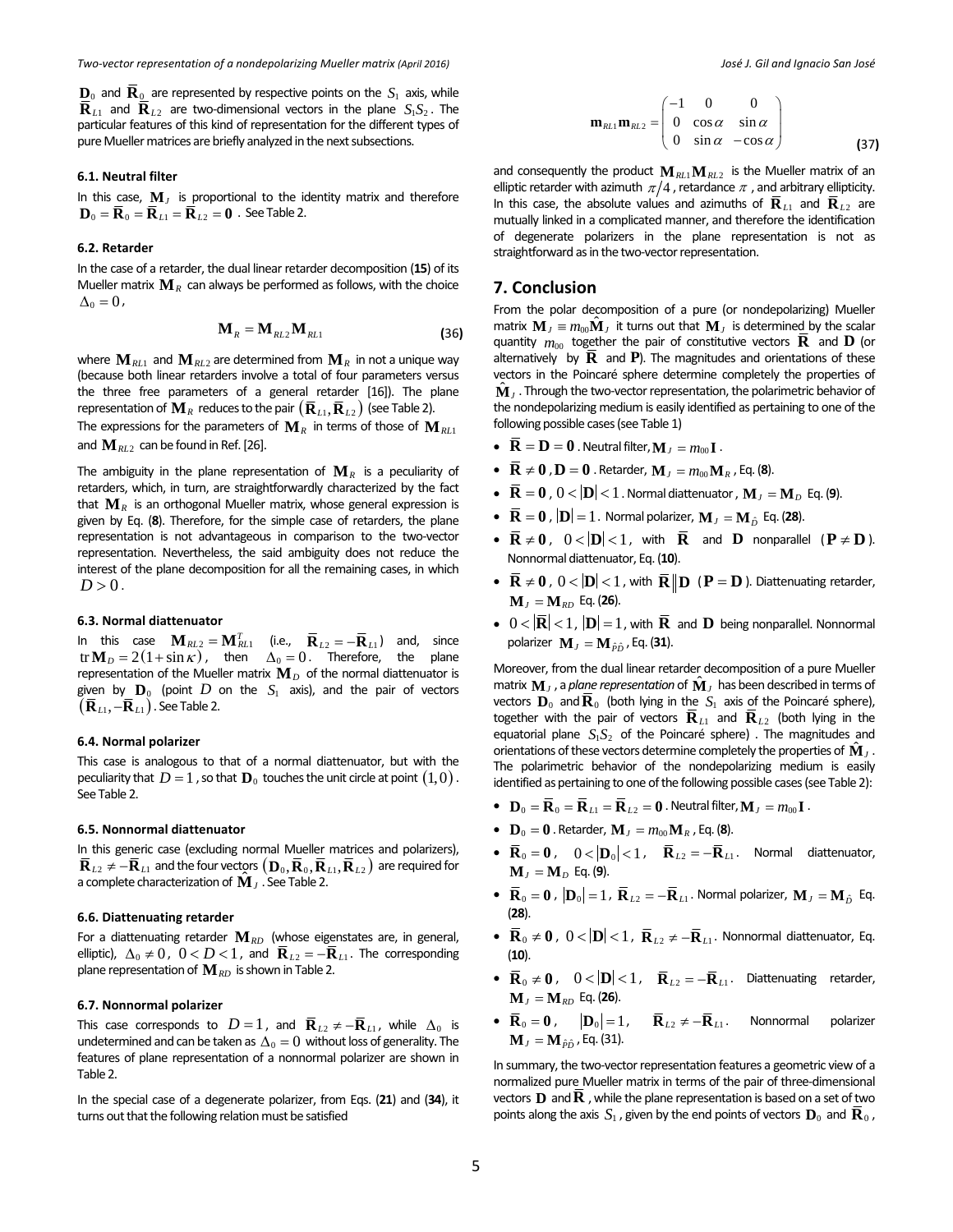Two-vector representation of a nondepolarizing Mueller matrix (April 2016) The Control of a state of the Unit of the Unit of the Unit of the Unit of the Unit of the Unit of the Unit of the Unit of the Unit of the Unit of t

together with the pair of straight linear retardance vectors  $\overline{\mathbf{R}}_{L1}$  and  $\overline{\mathbf{R}}_{L2}$ lying in the equatorial plane  $S_1S_2$  of the Poincaré sphere. While the twovector representation has, in general, a more direct interpretation, the plane representation is constituted by vectors lying in a common plane. Moreover, while the two-vector representation is always unambiguous, the plane representation requires establishing certain conventions for the representation of the simple case of pure retarders.

Examples of the two-vector and plane representations of some of the pure Mueller matrices with nonzero diattenuation that are commonly encountered in experimental measurements (after the corresponding filtering process, where appropriate) are presented in Table 3.

**Funding Information.** Ministerio de Economía y Competitividad (FIS2011‐ 22496 and FIS2014‐58303‐P);Gobierno deAragón (E99).

# **References**

- 1. N. G. Parke III, *Matrix optics.* PhD thesis, M.I.T. 1948.
- 2. J. J. Gil, E. Bernabéu, "A depolarization criterion in Mueller matrices," Opt. Acta **32** (1985) 259‐261.
- 3. S.R. Cloude, "Group theory and polarization algebra", Optik **75** (1986) 26‐36.
- 4. K. Kim, L. Mandel, E. Wolf "Relationship between Jones and Mueller matrices for random media" J. Opt. Soc. Am. A **4** (1987) 433‐437.
- 5. R. Ossikovski, "Retrieval of a nondepolarizing estimate from an experimental Mueller matrix through virtual experiment," Opt. Lett. **37** (2012) 578‐580.
- 6. J. J. Gil, "From a nondepolarizing Mueller matrix to a depolarizing Mueller matrix," J. Opt. Soc. Am. A, **31** (2014) 2736‐2743.
- 7. Z-F Xing, "On the deterministic and non-deterministic Mueller matrix," J. Mod Opt. **39** (1992) 461‐484.
- 8. S.‐Y. Lu, R. A. Chipman, "Interpretation of Mueller matrices based on polar decomposition," J. Opt. Soc. Am. A **13** (1996) 1106‐1113.
- 9. J. J. Gil, "Polarimetric characterization of light and media," Eur. Phys. J. Appl. Phys. **40** (2007) 1‐47.
- 10. J. J. Gil, "Components of purity of a Mueller matrix," J. Opt. Soc. Am. A, **28** (2011) 1578‐1585.
- 11. Z. Sekera, "Scattering Matrices and Reciprocity Relationships for Various Representations of the State of Polarization," *J. Opt. Soc. Am.* **56** (1966) 1732‐1740.
- 12. A. Schönhofer and H. ‐G. Kuball, "Symmetry properties of the Mueller matrix," Chem. Phys. **115** (1987) 159‐167.
- 13. J. J. Gil, "Structure of polarimetric purity of a Mueller matrix and sources of depolarization" Opt. Commun. **368** (2016) 165–173.
- 14. J. J. Gil, E. Bernabéu, "Depolarization and polarization indices of an optical system" Opt. Acta **33** (1986) 185‐189.
- 15. J. J. Gil and R. Ossikovski, Polarized light and the Mueller matrix approach. CRC Press (2016).
- 16. J. J. Gil, *Determination of polarization parameters in matricial representation. Theoretical contribution and development of an automatic measurement device*. PhD thesis, University of Zaragoza, 1983. Available at http://zaguan.unizar.es/record/10680/files/TESIS-2013‐057.pdfJ
- 17. C. Whitney, "Pauli‐Algebraic Operators in Polarization Optics," J. Opt. Soc. Am. **61** (1971) 1207‐1213.
- 18. J. J. Gil and E. Bernabéu, "Obtainment of the polarizing and retardation parameters of a nondepolarizing optical system from its Mueller matrix," Optik **76** (1987) 67‐71.
- 19. R.Ossikovski, "Interpretation of nondepolarizing Mueller matrices based on singular‐value decomposition," J. Opt. Soc. Am. A **25** (2008) 473‐482.
- 20. T. Tudor, "Generalized observables in polarization optics," J. Phys. A **36** (2003) 9577‐9590.
- 21. J. J. Gil, "Review on Mueller matrix algebra for the analysis of polarimetric measurements," *J. Appl. Remote Sens.* **8** (2014) 081599‐37.
- 22. S.‐Y. Lu and R. A. Chipman, "Homogeneous and inhomogeneous Jones matrices," J. Opt. Soc. Am. A **11** (1994) 766‐773.
- 23. Sudha and A. V. Gopala Rao, "Polarization elements: a group‐ theoretical study," J. Opt. Soc. Am. A **18** (2001) 3130‐3134.
- 24. R. Simon, "Nondepolarizing systems and degree of polarization," Opt. Commun. **77** (1990) 349–354.
- 25. R. Ossikovski, "Analysis of depolarizing Mueller matrices through a symmetric decomposition," J. Opt. Soc. Am. A **26** (2009) 1109‐1118.
- 26. J. J. Gil and E. Bernabéu, "Diseño de rotores, compensadores y moduladores de retardo a partir de retardadores comerciales," Opt. Pur. Apl. **15** (1982) 39‐43.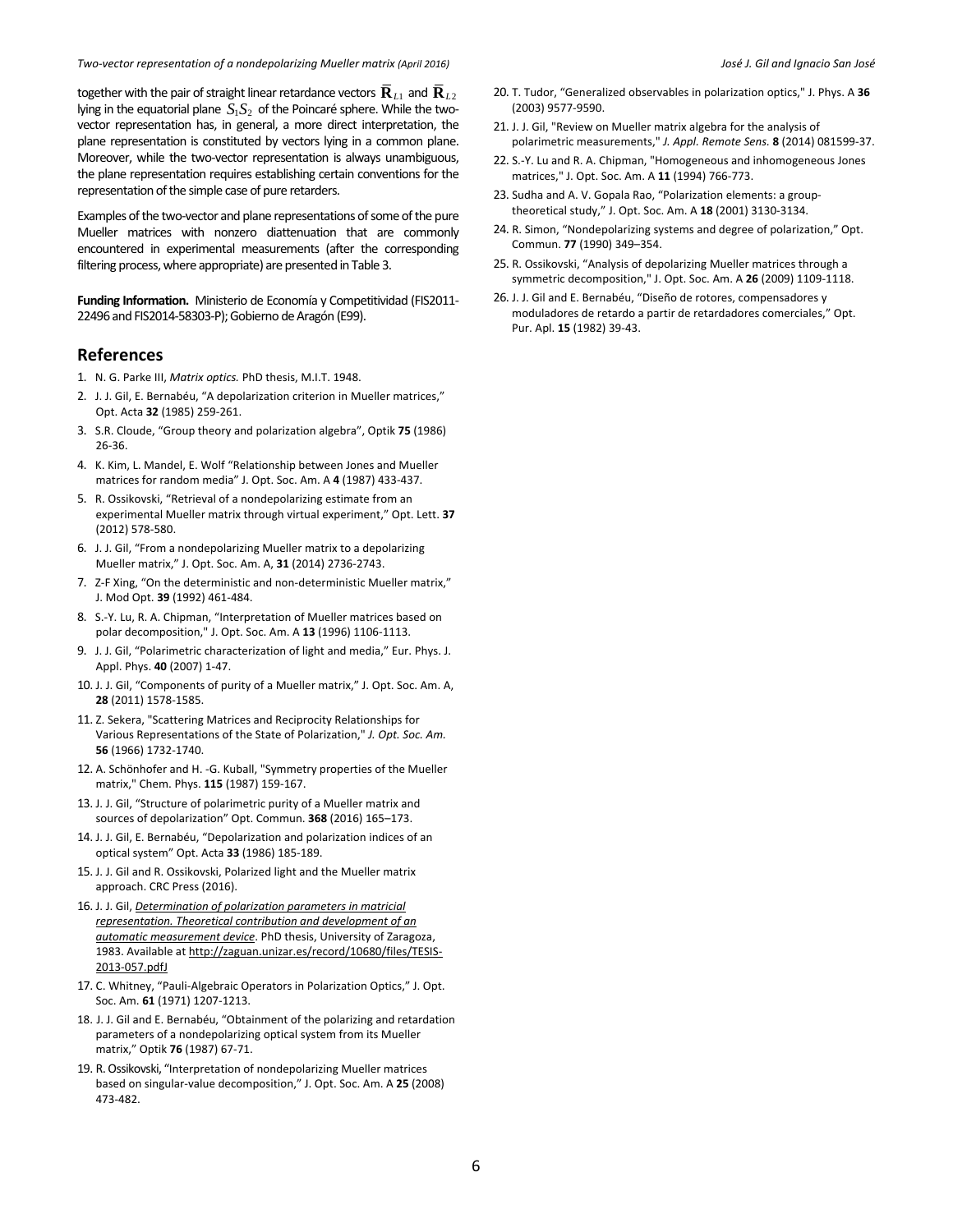|                           | Retardance and                 | Retardance and                                                                                                                                              |           |                                                                                                                                                        |                                                                       |
|---------------------------|--------------------------------|-------------------------------------------------------------------------------------------------------------------------------------------------------------|-----------|--------------------------------------------------------------------------------------------------------------------------------------------------------|-----------------------------------------------------------------------|
|                           | polarizance                    | diattenuation vectors                                                                                                                                       | Normality | Mueller matrix                                                                                                                                         | Representative vectors                                                |
| Neutral filter            | $\Delta = 0$<br>$D=0$          | $\overline{\mathbf{R}} = \mathbf{0}$<br>$\mathbf{D}=\mathbf{0}$                                                                                             | $\mu = 1$ | $\mathbf{M}_{J} = m_{00}\mathbf{I}$                                                                                                                    | $S_3$<br>$\overline{\mathbf{R}} = \mathbf{D} = \mathbf{0}$<br>$S_{2}$ |
| Retarder                  | $\Delta \neq 0$<br>$D=0$       | $\overline{R} \neq 0$<br>$\mathbf{D}=\mathbf{0}$                                                                                                            | $\mu = 1$ | $\mathbf{M}_{R} = m_{00} \begin{pmatrix} 1 & \mathbf{0}^{T} \\ \mathbf{0} & \mathbf{m}_{R} \end{pmatrix}$                                              | $D=0$<br>$S_{2}$<br>S,                                                |
| Normal<br>diattenuator    | $\Delta = 0$<br>0 < D < 1      | $\overline{\mathbf{R}} = \mathbf{0}$<br>$D \neq 0$                                                                                                          | $\mu = 1$ | $\mathbf{M}_D \equiv m_{00} \begin{pmatrix} 1 & \mathbf{D}^T \\ \mathbf{D} & \mathbf{m}_D \end{pmatrix}$                                               | D<br>S,<br>$\overline{\mathbf{R}} = \mathbf{0}$                       |
| Normal<br>polarizer       | $\Delta=0$<br>$D=1$            | $\overline{\mathbf{R}} = \mathbf{0}$<br>$ {\bf{D}} =1$                                                                                                      | $\mu = 1$ | $\mathbf{M}_{\hat{D}} = m_{00} \begin{pmatrix} 1 & \hat{\mathbf{D}}^T \\ \hat{\mathbf{D}} & \hat{\mathbf{D}} \otimes \hat{\mathbf{D}}^T \end{pmatrix}$ | $S_3$<br>$S_{2}$<br>$\overline{\mathbf{R}} = \mathbf{0}$              |
| Nonnormal<br>diattenuator | $\Delta \neq 0$<br>$0 < D < 1$ | $\overline{\mathbf{R}}\neq 0$<br>$\mathbf{D}\neq\mathbf{0}$<br>$\frac{\mathbf{D}}{ \mathbf{D} } \neq \frac{\overline{\mathbf{R}}}{ \overline{\mathbf{R}} }$ | $\mu$ < 1 | $\mathbf{M}_{J} = m_{00} \begin{pmatrix} 1 & \mathbf{D}^{T} \\ \mathbf{m}_{R} \mathbf{D} & \mathbf{m}_{R} \mathbf{m}_{D} \end{pmatrix}$                | $S_3$<br>S <sub>2</sub><br>S,                                         |

# **Table 1. Two‐vector representation of a pure Mueller matrix (1)**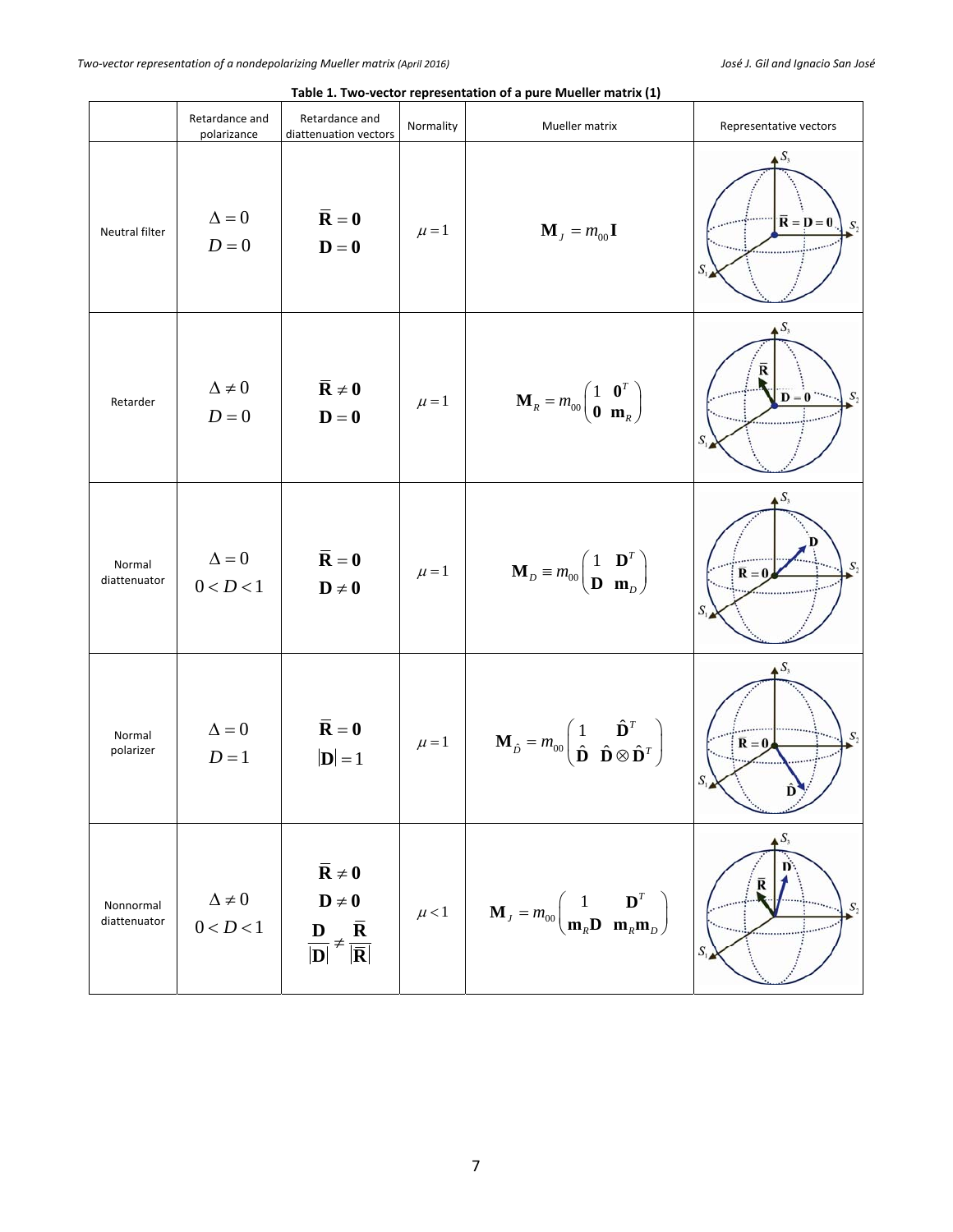|                           | Retardance and<br>polarizance | Retardance and<br>diattenuation<br>vectors                                                                                                | Normality | Mueller matrix                                                                                                                                                               | Representative vectors                                                                                     |
|---------------------------|-------------------------------|-------------------------------------------------------------------------------------------------------------------------------------------|-----------|------------------------------------------------------------------------------------------------------------------------------------------------------------------------------|------------------------------------------------------------------------------------------------------------|
| Diattenuating<br>retarder | $\Delta \neq 0$<br>0 < D < 1  | $\overline{\mathbf{R}} \neq 0$<br>$D \neq 0$<br>$\bar{\mathbf{R}}$<br>D<br>$\overline{ \mathbf{D} } = \overline{ \overline{\mathbf{R}} }$ | $\mu = 1$ | $\mathbf{M}_{RD} = m_{00} \begin{pmatrix} 1 & \mathbf{D}^T \\ \mathbf{D} & \mathbf{m}_R \mathbf{m}_D \end{pmatrix}$                                                          | $\bar{\mathbf{R}}$<br>S,<br>S,                                                                             |
| Nonnormal<br>polarizer    | $\Delta \neq 0$<br>$D=1$      | $\overline{R} \neq 0$<br>$ \mathbf{D} =1$                                                                                                 | $\mu$ < 1 | $\mathbf{M}_{\hat{p}\hat{p}} = m_{00} \begin{pmatrix} 1 & \hat{\mathbf{D}}^T \\ \hat{\mathbf{P}} & \hat{\mathbf{P}} \otimes \hat{\mathbf{D}}^T \end{pmatrix}$                | $\triangle S_3$<br>$\overline{\mathbf{R}} \perp \mathbf{D}$<br>$S_{\tau}$<br>S                             |
| Degenerate<br>polarizer   | $\Delta = \pi$<br>$D=1$       | $ \mathbf{\overline{R}} =1$<br>$ D =1$                                                                                                    | $\mu = 0$ | $\label{eq:mass} \mathbf{M}_{\hat{D}^\pm} = m_{00} \begin{pmatrix} 1 & \hat{\mathbf{D}}^T \\ -\hat{\mathbf{D}} & -\hat{\mathbf{D}} \otimes \hat{\mathbf{D}}^T \end{pmatrix}$ | $S_3$<br>$ \overline{\mathbf{R}}  =  \mathbf{D}  = 1$<br>$\overline{\mathbf{R}} \perp \mathbf{D}$<br>$S_2$ |

**Table 1. Two‐vector representation of a pure Mueller matrix (2)**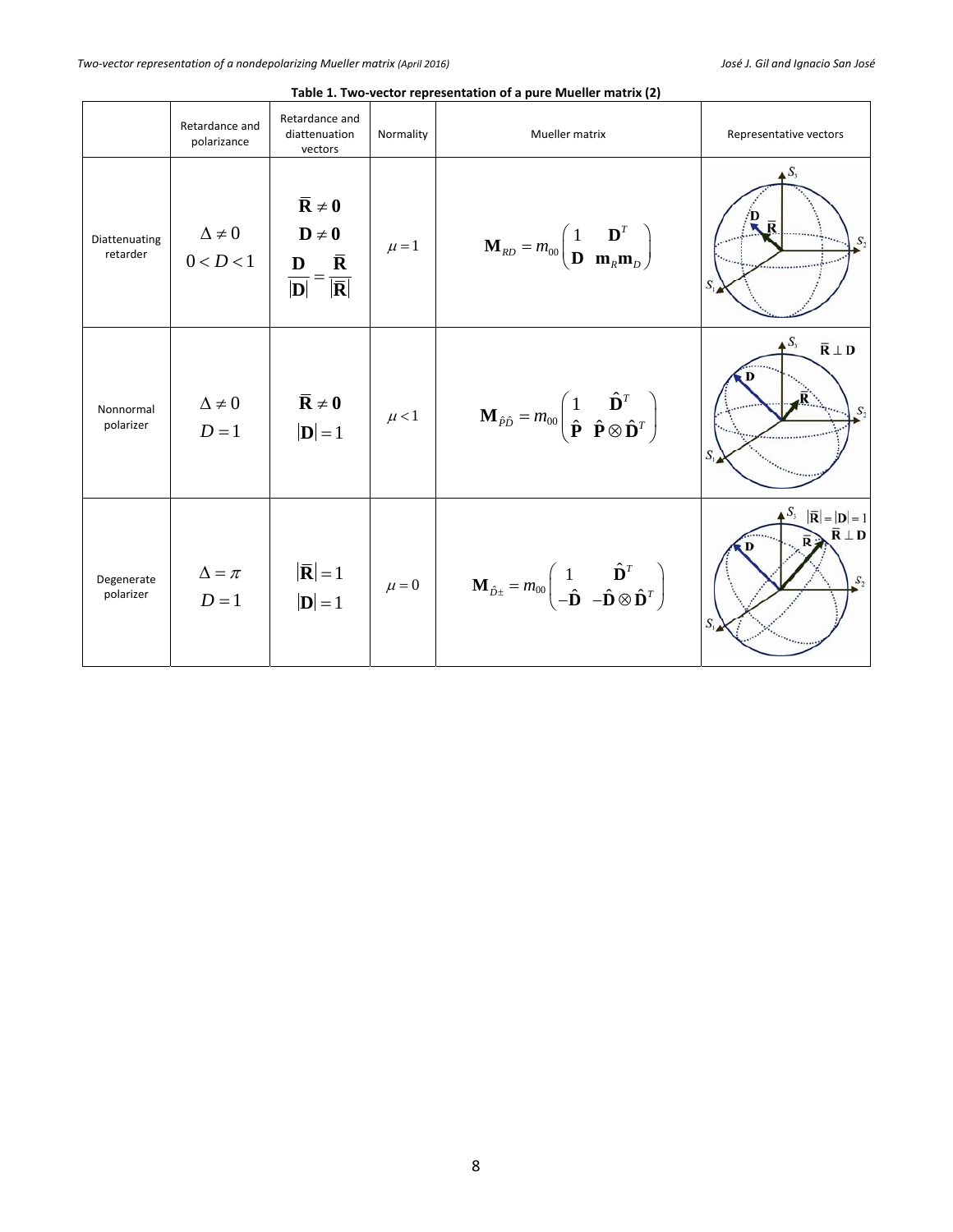|                           | Polarizance and<br>intrinsic<br>retardance | Representative<br>vectors                                                                                                                                               | Normality | Mueller matrix                                                                                                                                                                                                                                                                                                                                                                                                                                                      | Representative vectors                                                                                   |
|---------------------------|--------------------------------------------|-------------------------------------------------------------------------------------------------------------------------------------------------------------------------|-----------|---------------------------------------------------------------------------------------------------------------------------------------------------------------------------------------------------------------------------------------------------------------------------------------------------------------------------------------------------------------------------------------------------------------------------------------------------------------------|----------------------------------------------------------------------------------------------------------|
| Neutral filter            | $D=0$<br>$\Delta_0=0$                      | $\mathbf{D}_0 = \mathbf{0}$<br>$\boxed{\overline{\mathbf{R}}_0 = \mathbf{0}}$<br>$\overline{\mathbf{R}}_{L1} = \mathbf{0}$<br>$\overline{\mathbf{R}}_{L2} = \mathbf{0}$ | $\mu = 1$ | $\mathbf{M}_{I} = m_{00} \mathbf{I}$                                                                                                                                                                                                                                                                                                                                                                                                                                | $S_{1}$                                                                                                  |
| Retarder                  | $\Delta_0 \neq 0$                          | $\mathbf{D}_0 = \mathbf{0}$<br>$D=0$ $\overline{\mathbf{R}}_0=\mathbf{0}$<br>$\overline{\mathbf{R}}_{L1} \neq 0$<br>$\overline{\mathbf{R}}_{L2} \neq 0$                 | $\mu = 1$ | $\mathbf{M}_R = m_{00} \begin{pmatrix} 1 & \mathbf{0}^T \\ \mathbf{0} & \mathbf{m}_R \end{pmatrix}$                                                                                                                                                                                                                                                                                                                                                                 | $S_{2}$<br>$\overline{\mathbf{R}}_{L2}$<br>. $\overline{\mathbf{R}}_{L1}$<br>S.                          |
| Normal<br>diattenuator    |                                            | $\overline{\mathbf{R}}_{L1} = -\overline{\mathbf{R}}_{L2}$                                                                                                              |           | $0 < D < 1$<br>$\Delta_0 = 0$<br>$\Delta_0 = 0$<br>$\overline{\mathbf{R}}_0 = \mathbf{0}$<br>$\mu = 1$<br>$\mathbf{M}_D = m_{00} \left( \frac{1}{\mathbf{m}_{RL} \mathbf{D}_0} \frac{(\mathbf{m}_{RL} \mathbf{D}_0)^T}{\mathbf{m}_{RL}^T \mathbf{m}_{DL0} \mathbf{m}_{RL}} \right)$                                                                                                                                                                                 | $S_2$<br>$AR_{L1}$<br>S,<br>$\mathbf{D}_0$<br>$\overline{\mathbf{R}}_{L2} = -\overline{\mathbf{R}}_{L1}$ |
| Normal<br>polarizer       | $D=1$<br>$\Delta_0 = 0$                    |                                                                                                                                                                         |           | $\begin{bmatrix} \mathbf{D}_0 \end{bmatrix} = 1$<br>$\mathbf{\overline{R}}_0 = \mathbf{0}$ $\mu = 1$ $\mathbf{M}_D = m_{00}$ $\mathbf{m}_{RL} \hat{\mathbf{D}}_0$ $\mathbf{m}_{RL} \mathbf{m}_{\hat{\theta}L0} \mathbf{m}_{RL}^T$                                                                                                                                                                                                                                   | $\bar{\mathbf{R}}_{L1}$<br>$\mathbf{D}_0$<br>$\overline{\mathbf{R}}_{L2} = -\overline{\mathbf{R}}_{L1}$  |
| Nonnormal<br>diattenuator |                                            |                                                                                                                                                                         |           | $0 < D < 1$<br>$\Delta_0 \neq 0$<br>$\overline{\mathbf{R}}_0 \neq \mathbf{0}$<br>$\overline{\mathbf{R}}_L \neq -\overline{\mathbf{R}}_{L2}$<br>$\mu < 1$<br>$M_J \equiv m_{00} \left( \frac{1}{\mathbf{m}_{RL2} \mathbf{D}_0} \frac{(\mathbf{m}_{RL1}^T \mathbf{D}_0)^T}{\mathbf{m}_{RL2} \mathbf{m}_{RDLO} \mathbf{m}_{RL1}} \right)$                                                                                                                              | $\overline{\mathbf{R}}_{L2}$<br>$\mathbf{R}_{L1}$<br>$\overline{\mathbf{R}}_0$ $\mathbf{D}_0$<br>S.      |
| Diattenuating<br>retarder |                                            |                                                                                                                                                                         |           | $\label{eq:2} \begin{array}{c} 0 < D < 1 \\ \Delta_0 \neq 0 \end{array} \left  \begin{array}{c} \pmb{\mathrm{D}}_0 \neq \pmb{0} \\ \pmb{\overline{\mathrm{R}}}_0 \neq \pmb{0} \\ \pmb{\overline{\mathrm{R}}}_{L1} = - \pmb{\overline{\mathrm{R}}}_{L2} \end{array} \right  \quad \mu = 1 \quad \left  \begin{array}{c} \pmb{\mathrm{M}}_{RD} \equiv m_{00} \Bigg( \frac{1}{\textbf{m}_{RL} \textbf{D}_0} \frac{\textbf{(m}_{RL} \textbf{D}_0)^T}{\textbf{m}_{RL} \$ | $\overline{\mathbf{R}}_{L1}$<br>$\mathbf{D}_0$<br>${\bf R}_{L2} = -{\bf R}_{L1}$                         |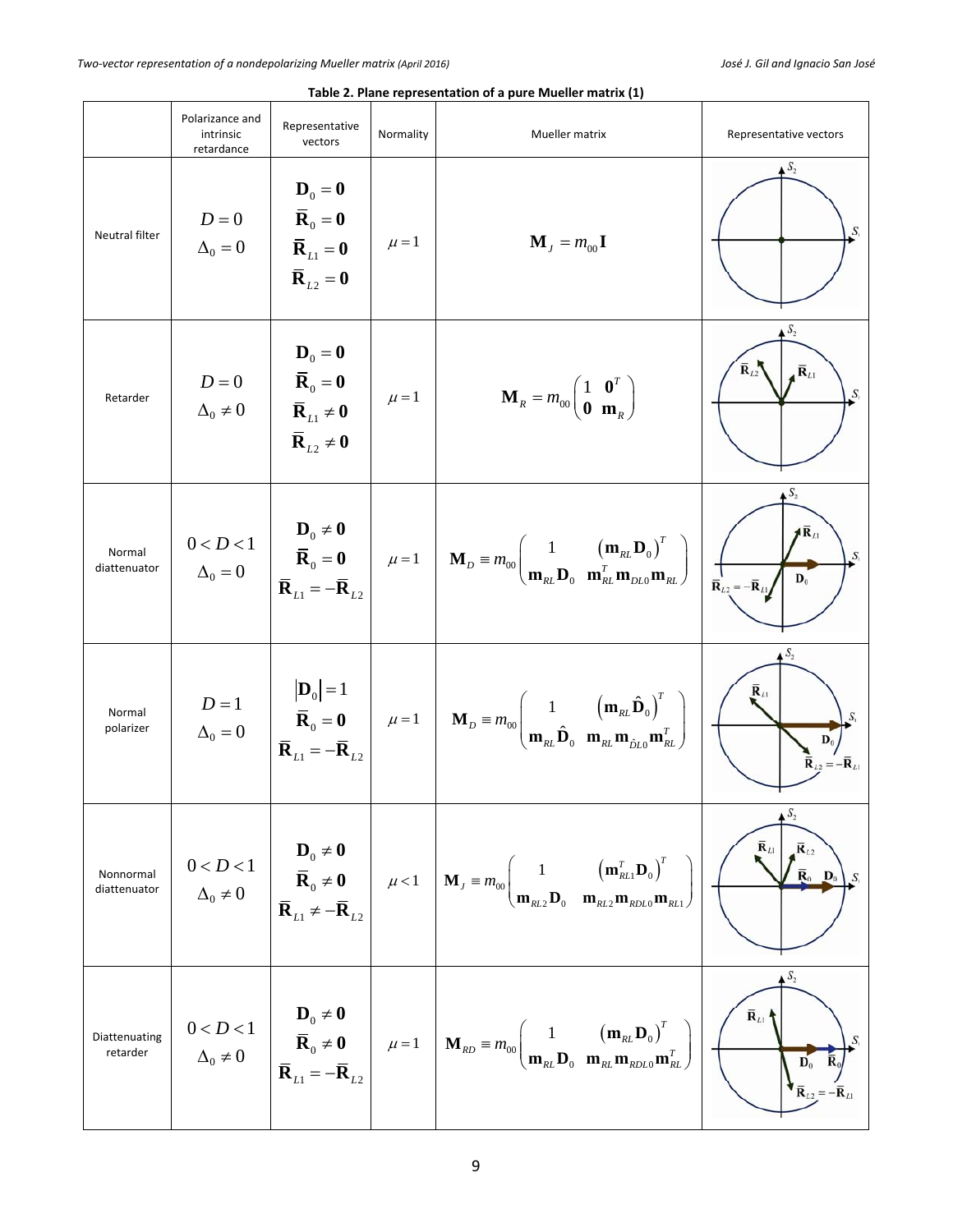|                        | Polarizance and<br>intrinsic<br>retardance | Representative<br>vectors                                                                                                                                           | Normality | Mueller matrix                                                                                                                                                                                                                                                                     | Representative vectors                       |
|------------------------|--------------------------------------------|---------------------------------------------------------------------------------------------------------------------------------------------------------------------|-----------|------------------------------------------------------------------------------------------------------------------------------------------------------------------------------------------------------------------------------------------------------------------------------------|----------------------------------------------|
| Nonnormal<br>polarizer | $D=1$<br>$\Delta_0=0$                      | $\begin{aligned} \mathbf{D}_0 \neq \mathbf{0} \\ \overline{\mathbf{R}}_0 = \mathbf{0} \\ \overline{\mathbf{R}}_{L1} \neq -\overline{\mathbf{R}}_{L2} \end{aligned}$ | $\mu$ < 1 | $\mathbf{M}_{\hat{p}\hat{p}} = m_{00} \begin{pmatrix} 1 & \hat{\mathbf{D}}^T \\ \hat{\mathbf{P}} & \hat{\mathbf{P}} \otimes \hat{\mathbf{D}}^T \end{pmatrix}$<br>$\hat{\mathbf{D}} = \mathbf{m}_{\text{RL1}}^T \mathbf{D}_0$<br>$\hat{\mathbf{P}} = \mathbf{m}_{RL2} \mathbf{D}_0$ | $\mathbf{R}$<br>$\overline{\mathbf{R}}_{L2}$ |

**Table 2. Plane representation of a pure Mueller matrix (2)**